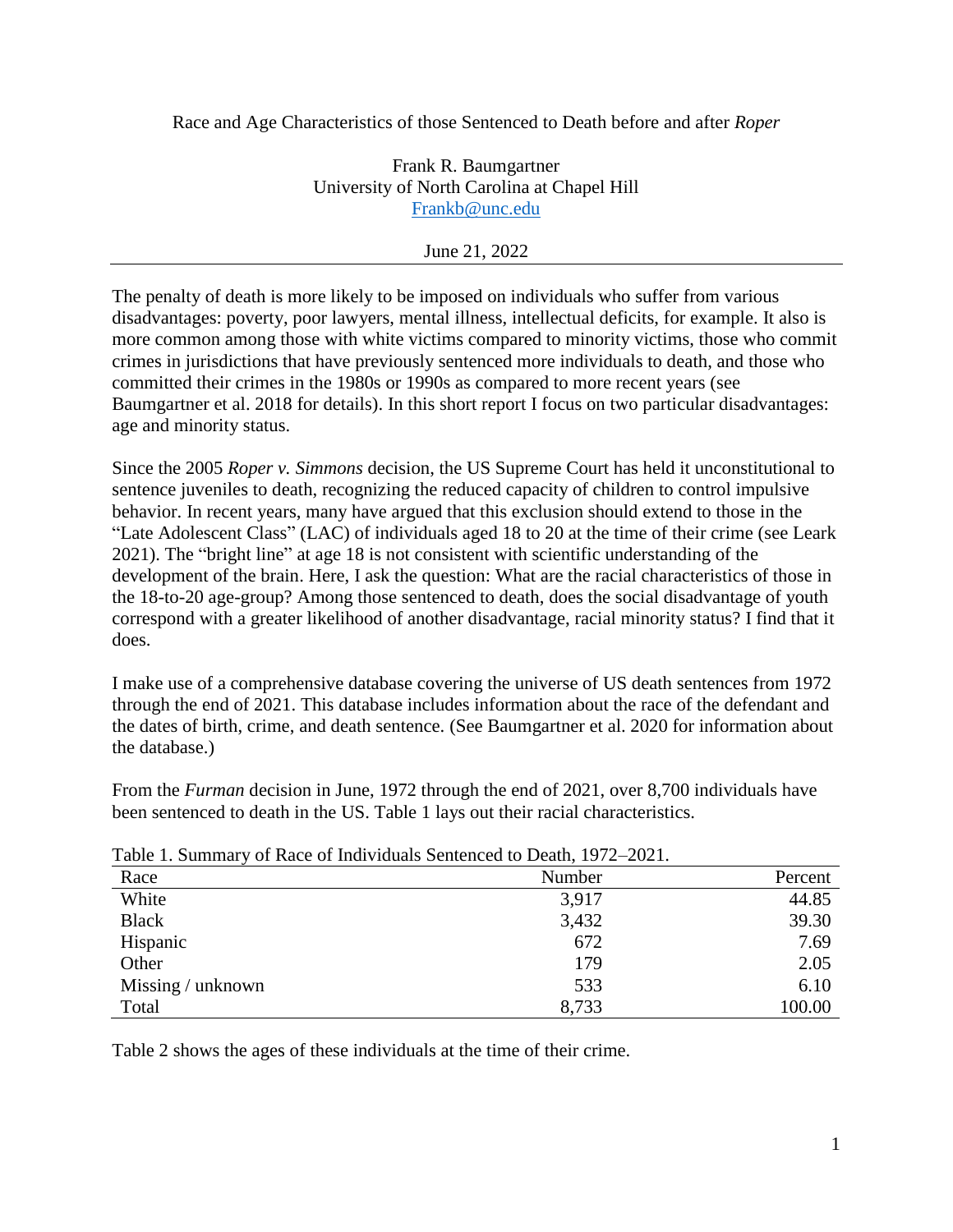| Age Group              | Number | Percent |
|------------------------|--------|---------|
| Less than 18 years old | 235    | 2.69    |
| 18 to 20 years old     | 1,319  | 15.10   |
| 21 years and older     | 6,936  | 79.42   |
| Missing / unknown      | 243    | 2.78    |
| Total                  | 8,733  | 100.00  |

Table 2. Summary of Ages of those Sentenced to Death, 1972–2021.

The US Supreme Court held the practice of sentencing juveniles to death unconstitutional in its *Roper v. Simmons* decision in March 2005. What are the racial characteristics of those in the two younger age categories, and how has this changed since the *Roper* decision? Table 3 lays out the answer to the first question. It shows that minorities constitute a higher share of the younger age groups compared to those aged 21 or over at the time of their crimes. Within each age group, the table shows percentages by race, summing to 100, allowing one to evaluate the relative share of whites, blacks, and people of other races within each age group.

| Age:         | Under 18 |        | 18 to 20 |        | $21+$ |        | Missing |        | Total |        |
|--------------|----------|--------|----------|--------|-------|--------|---------|--------|-------|--------|
| Race:        | N        | $\%$   | N        | %      | N     | %      | N       | $\%$   | N     | $\%$   |
| White        | 77       | 32.77  | 442      | 33.51  | 3,339 | 48.14  | 59      | 24.28  | 3,917 | 44.85  |
| <b>Black</b> | 115      | 48.94  | 640      | 48.52  | 2,602 | 37.51  | 75      | 30.86  | 3,432 | 39.30  |
| Hispanic     | 26       | 11.06  | 139      | 10.54  | 490   | 7.06   |         | 7.00   | 672   | 7.69   |
| Other        |          | 1.28   | 30       | 2.27   | 143   | 2.06   |         | 1.23   | 179   | 2.05   |
| Missing      | 14       | 5.96   | 68       | 5.16   | 362   | 5.22   | 89      | 36.63  | 533   | 6.10   |
| Total        | 235      | 100.00 | 1,319    | 100.00 | 6,936 | 100.00 | 243     | 100.00 | 8.733 | 100.00 |

Table 3. Age Groups by Race.

Table 3 shows that whites are over-represented among those aged 21 and over; they are 48 percent of that group, but only 33 percent of those aged under 18 and 34 percent of those in the LAC (those aged 18 to 20). Blacks are 49 percent of those in the two younger groups, but only 38 percent of those aged 21 or over; similarly Hispanic individuals constitute 11 percent of the two younger categories but are only seven percent of those in the older age group. Minorities overall are 61 percent of those aged under 18, 61 percent of those in the LAC, and just 47 percent of those aged 21 or over.

Since *Roper*, racial minorities have constituted an even greater share of those in the LAC. Table 4 shows the same breakdown as above for the 1,236 death sentences imposed since March 1, 2005, the date of the *Roper* decision. (No one aged under 18 has been sentenced to death during this period as the Court ruled that unconstitutional on that date.)